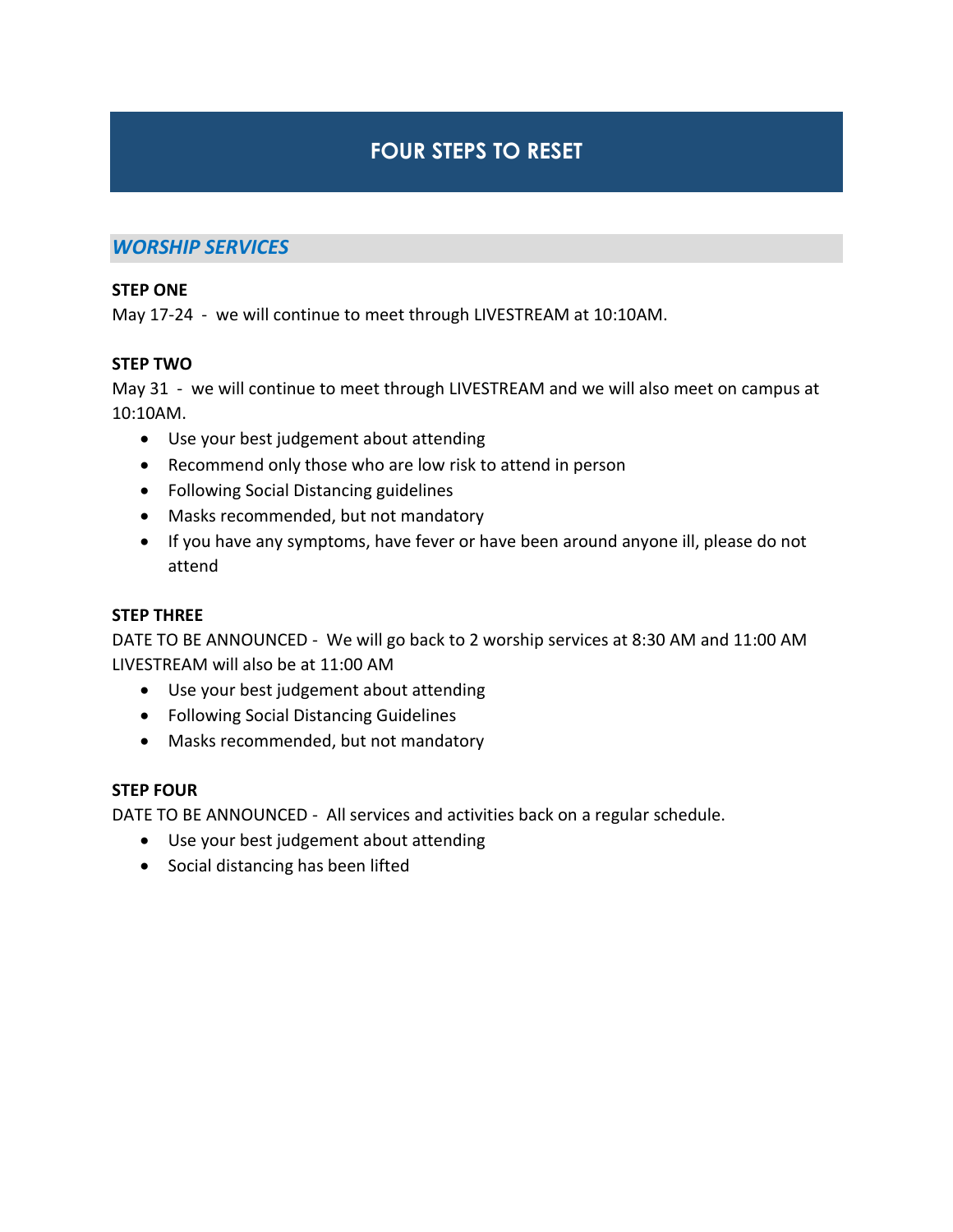# *STAFF SCHEDULES*

#### **STEP ONE, TWO & THREE**

Work at home with limited campus hours

- Office is open 8:00AM-4:30PM Monday Thursday
- Office is open 8:00AM-Noon on Friday
- A pastor is available during the day
- The pastor on call is available after office hours

#### **STEP FOUR**

DATE TO BE ANNOUNCED - Regular office hours

- Office is open 8:00AM-4:30PM Monday Friday
- A pastor is available during the day
- The pastor on call is available after office hours

# *STUDENT MINISTRIES*

## **STEP ONE & TWO**

We will continue to meet virtually

- Bible Study posted on Sunday morning on Facebook & Instagram
- Wednesday on Instagram Live at 7:11PM
- Will continue Instagram games/activities

#### **STEP THREE**

DATE TO BE ANNOUNCED - K-Groups will meet @ 4:45 PM on Campus

- Recommend only those who are low risk
- Following Social Distancing guidelines
- Masks recommended, but not mandatory

#### **STEP FOUR**

DATE TO BE ANNOUNCED - Regular hours

- Wednesday @ 6PM
- $\bullet$  Sunday @ 9:45PM
- $\bullet$  K-Groups Sunday @ 4:45PM
	- $\circ$  Fellowship/Team Building Sunday @ 6PM
	- Bring It Every 4<sup>th</sup> Sunday @ 4:45PM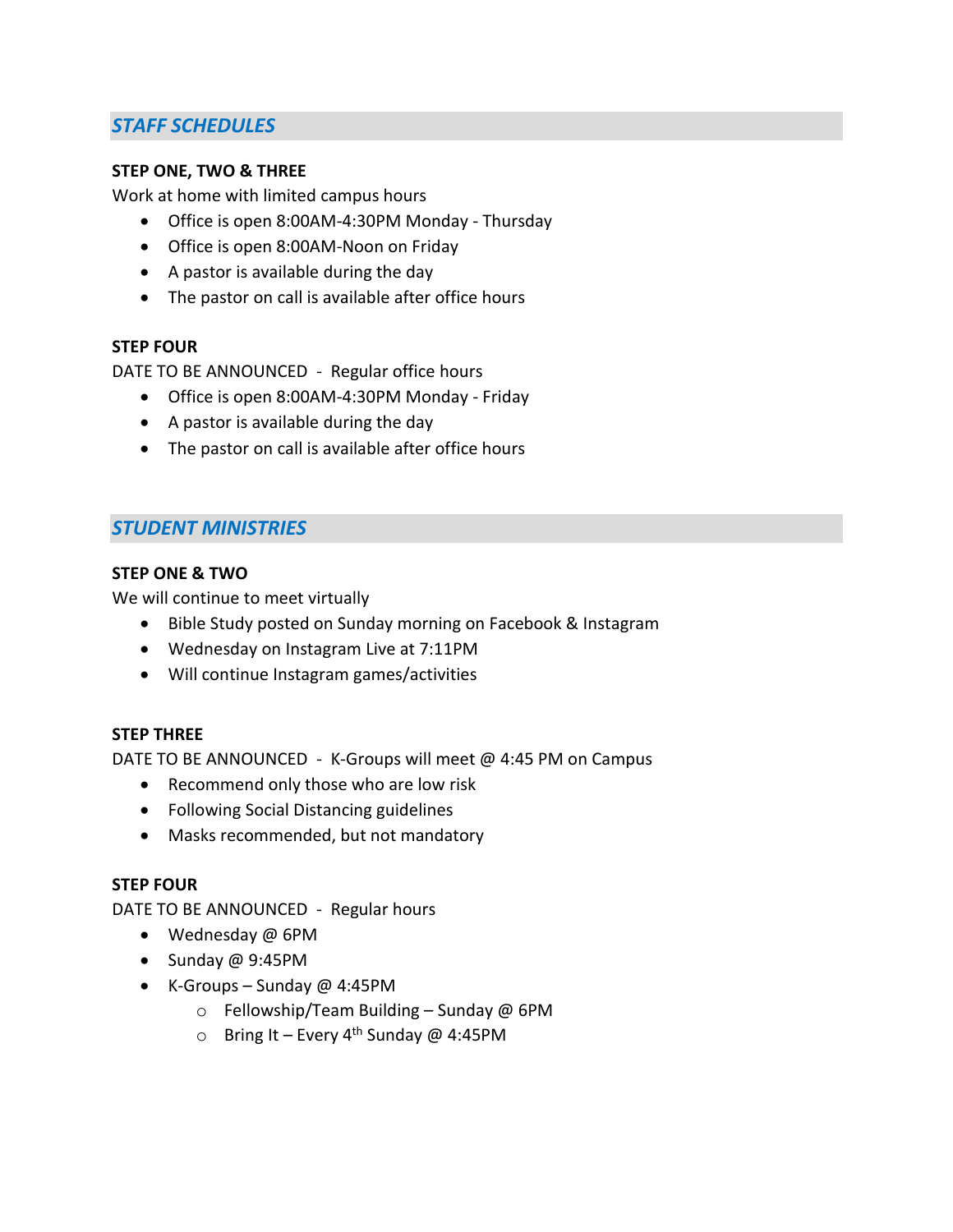# *CONNECTIONS MINISTRY*

## **STEP ONE & TWO**

KGROUPS & BIBLE STUDY - we will continue to meet virtually

- Bible Study posted on Sunday morning on Facebook
- K-Groups at your designated time
- Prayer Group at 6:00 PM on Facebook Live

## *HELPING HANDS KITCHEN*

Hand out meals at 5:00PM Mondays

## **STEP THREE**

DATE TO BE ANNOUNCED - K-Groups will meet @ 6:00PM on Campus

- Recommend only those who are low risk
- Following Social Distancing guidelines
- Masks Recommended, but not mandatory

#### *HELPING HANDS KITCHEN*

Hand out meals at 5:00PM Mondays

#### **STEP FOUR**

Regular Hours

- Sunday Bible Study @ 9:45AM
- K-Groups Sunday @ 6:00PM

#### *HELPING HANDS KITCHEN*

• Meeting on Campus @ 6:00PM Mondays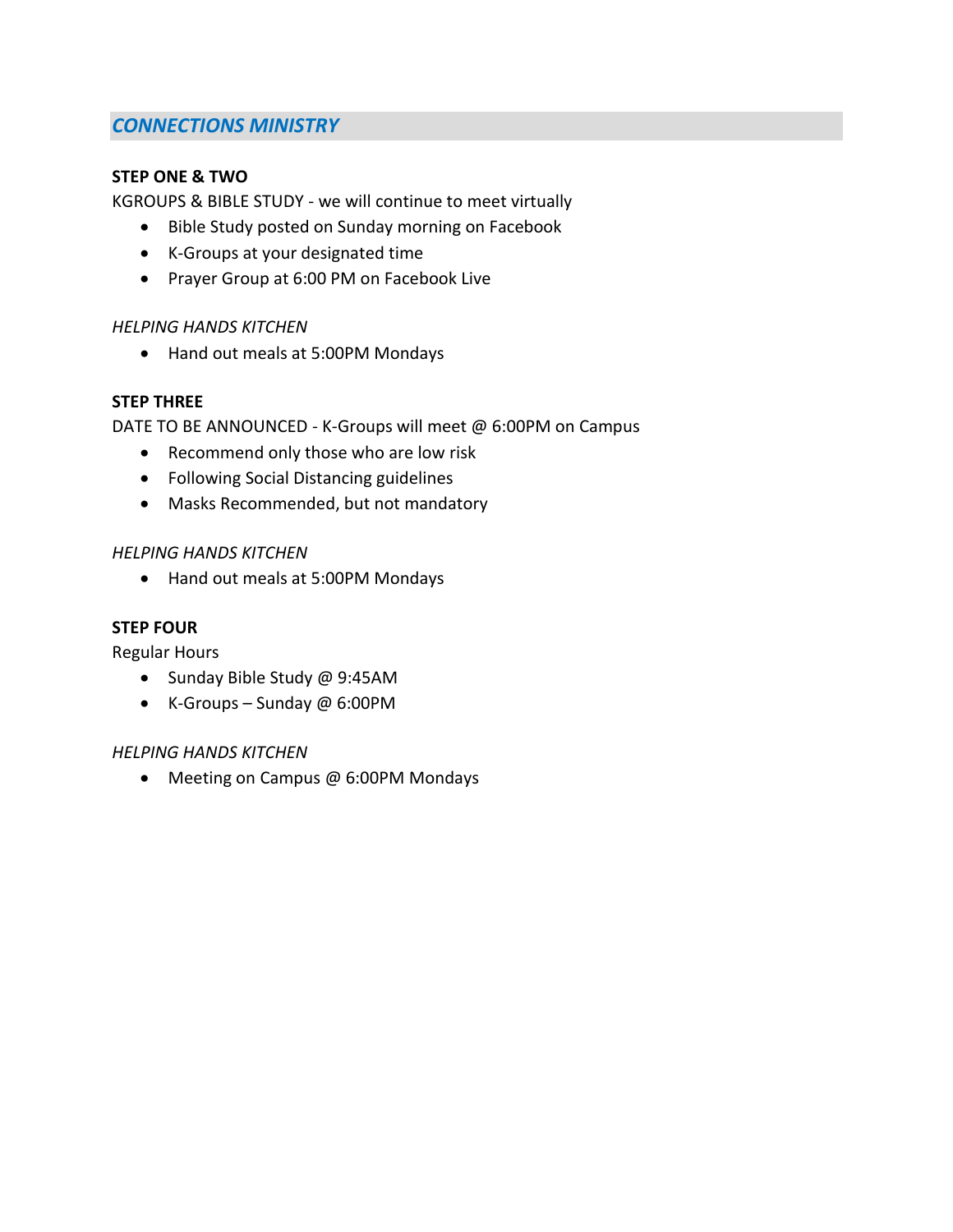# *CHILDREN'S MINISTRY*

## **STEP ONE & TWO**

We will continue to meet virtually

- Bible Study posted on Sunday morning on Facebook
- Wednesday on Facebook @ 5:20PM
- ZOOM meetings
- Animoji messages

## **STEP THREE**

DATE TO BE ANNOUNCED THE BRIDGE @ 4:45PM & OUTDOOR FAMILY EVENTS

- Recommend only those who are low risk
- Following Social Distancing guidelines
- Masks Recommended, but not mandatory

## **STEP FOUR**

DATE TO BE ANNOUNCED - Regular hours

- Kingdom Kids Bible Study Sunday @ 9:45AM
- Kingdom Kids Sunday @ 11:00AM
- Kids Ministry Community Arts Wednesday @ 6:00PM
- Centershot 5th & 6th Sunday  $@$  4:45PM 5:45PM
- Centershot 1st 4th Sunday @ 6:00PM 7:00PM
- Pre-K K Storybook Sunday @ 6:00PM